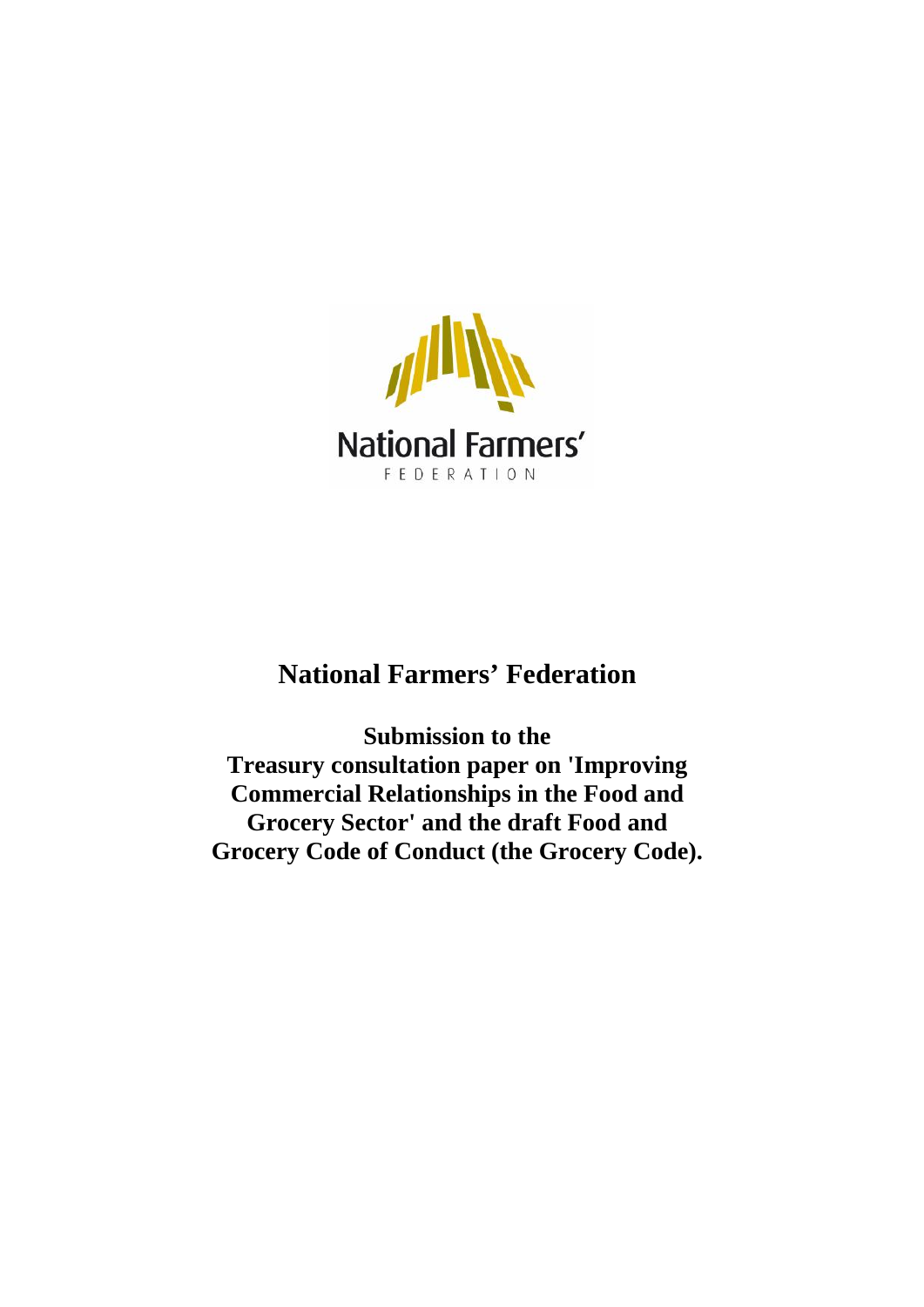#### **NFF Member Organisations**























**CORPORATE AGRICULTURAL GROUP** 





















The Pastoralists' Association of<br>West Darling

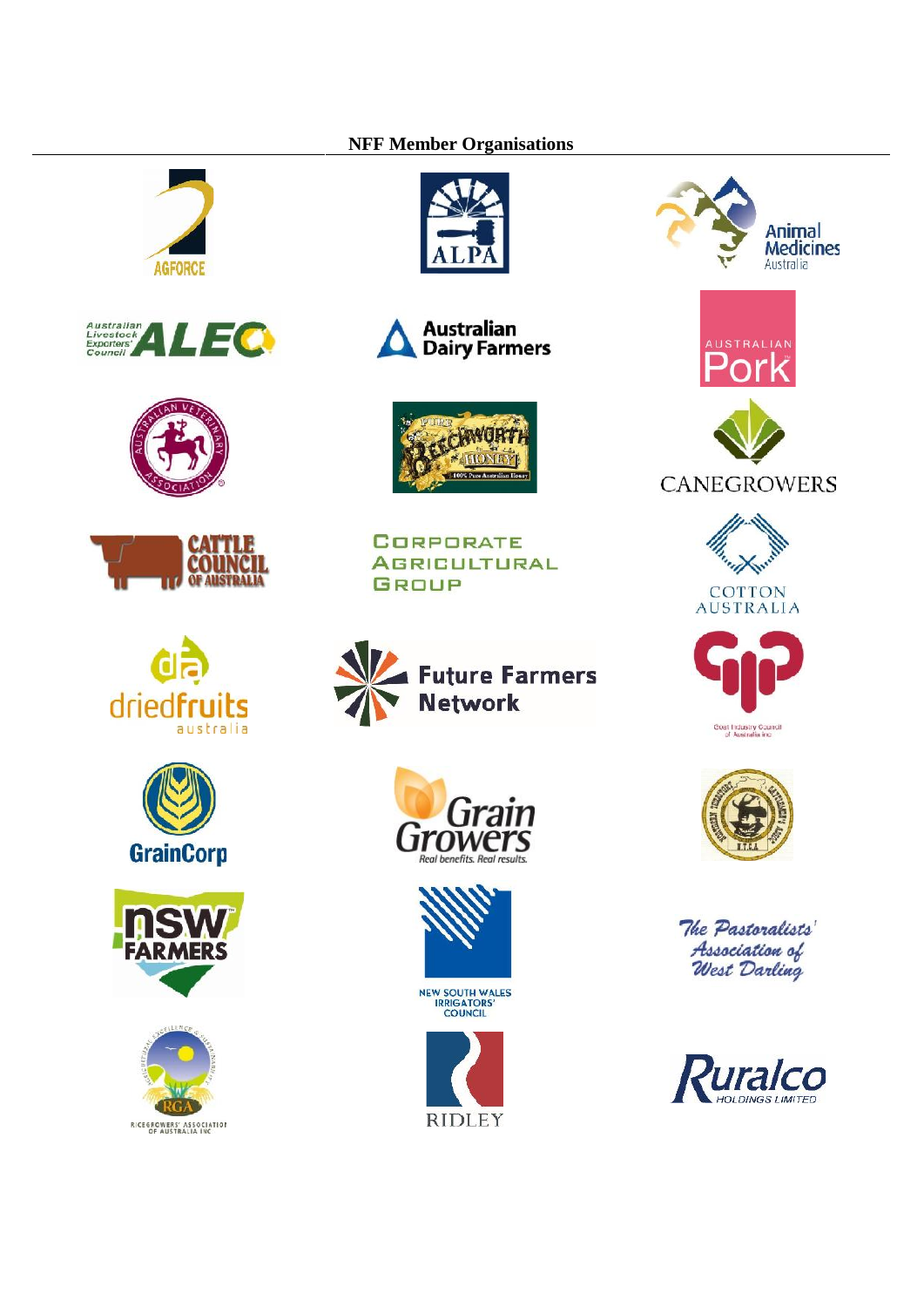







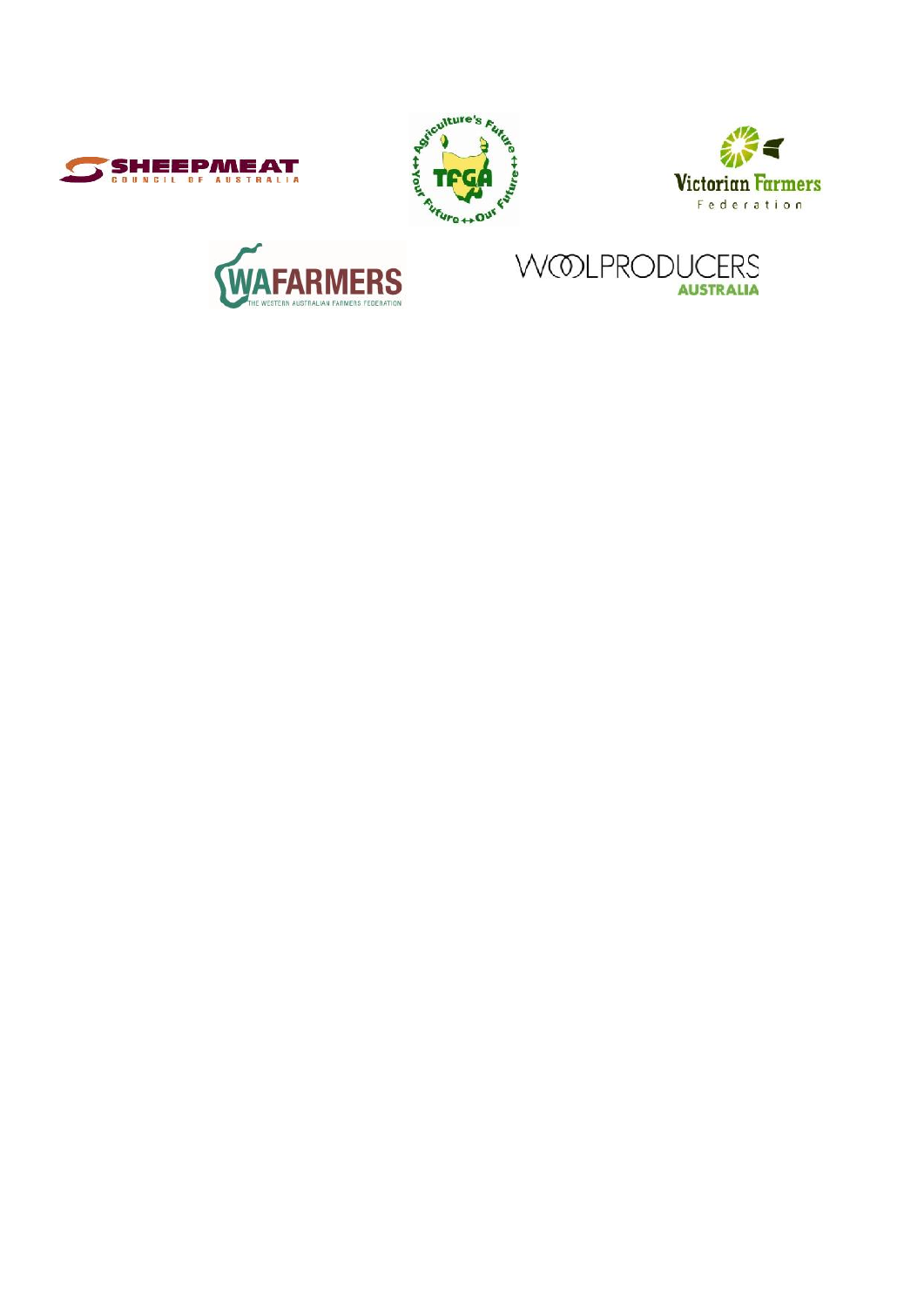# **Contents**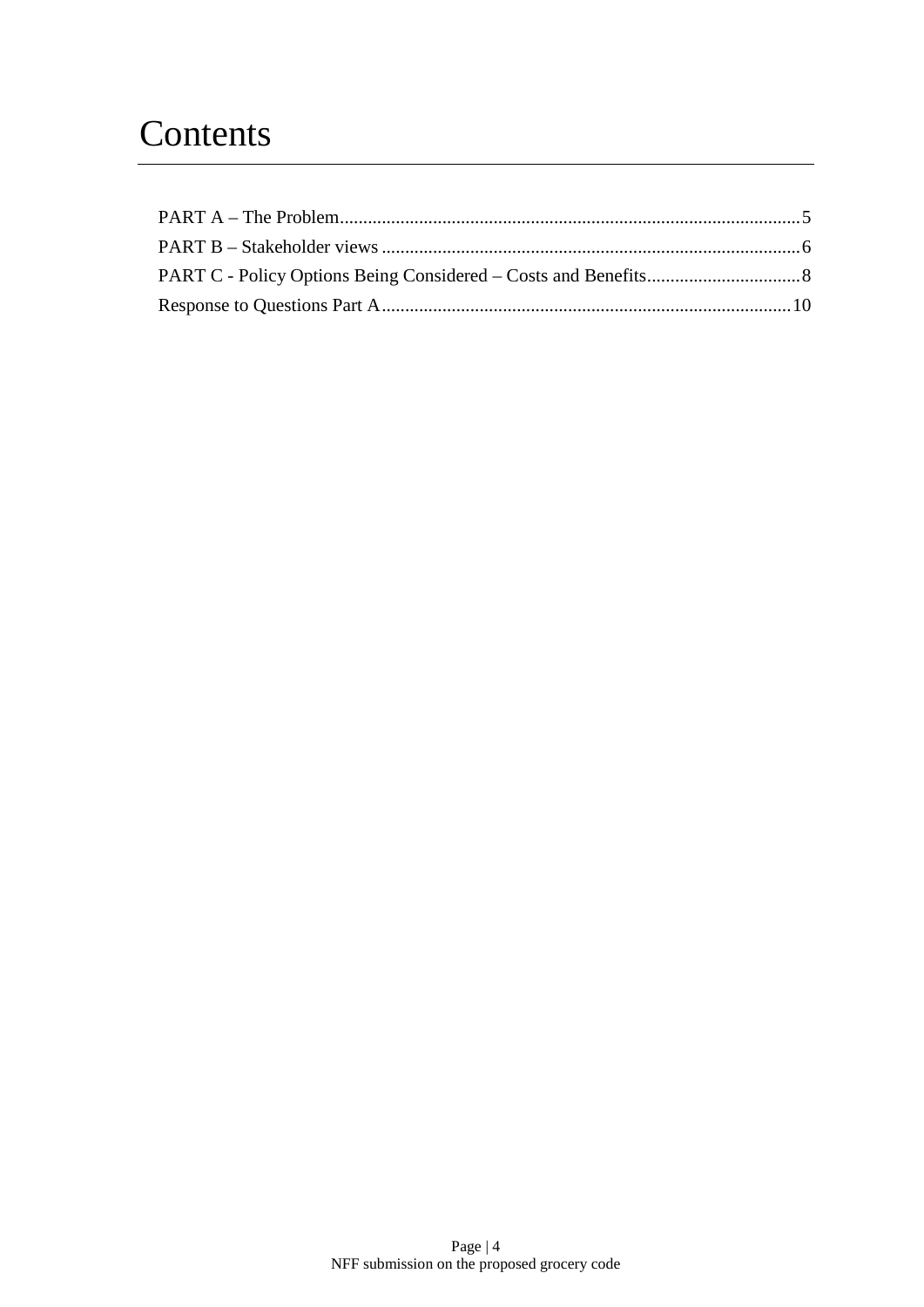#### **Introduction**

The National Farmers Federation (NFF) welcomes the opportunity to respond to the proposed grocery Code Consultation Paper.

The NFF is the peak national body representing farmers and the agriculture sector across Australia. The NFF's membership comprises all Australia's major agricultural commodities. Operating under a federated structure, individual farmers join their respective state farm organisation and/or national commodity council. While our members address state-based 'grass roots' or commodity specific issues, the NFF's focus is representing the interests of agriculture and progressing our national and international priorities.

There are over 130,000 farm business in Australia with the majority of these being small and medium sized enterprises. The agricultural supply chain contains many primary producers but significantly fewer retailers/wholesalers 'up' the supply chain. While many small and medium producers have strong relationships with their buyers, the current supply chain structure can result in unfair and negative outcomes for suppliers. This is the result of clear imbalances of power between stakeholders across the supply chain, lack of transparency in contractual terms and concerns over the capacity to remedy areas of concern.

The NFF is of the view that the development of a Code to monitor and improve relationships across the supply chain has specific relevance to the completion of the government's root and branch review of competition legislation. There would be significant value in the two initiatives should be considered as part of a comprehensive approach to the identified issues.

#### **PART A – The Problem**

The NFF broadly agrees with the Policy Problem identified in Part A: that the dominance of major retailers in most product categories poses significant competitive problems for suppliers in fair dealing with these retailers. Further, the relatively small domestic market and spatially diverse regional markets mean there are few equivalent market alternatives to access consumers in large volumes, especially on a national basis.

NFF believes that the 'majors' dominance and focus on maintaining relative market share leads to a ratcheting up of their market power. This places suppliers in a weaker bargaining position to negotiate produce and grocery prices and trading terms than would be the case in a less concentrated market.

Added to this, many local suppliers believe that the strong focus of competition law on consumer benefit undermines the longer-term capacity of the Australian food and grocery supply chain (wholesalers and processors) to meet consumer needs for safety, quality and reliability into the future.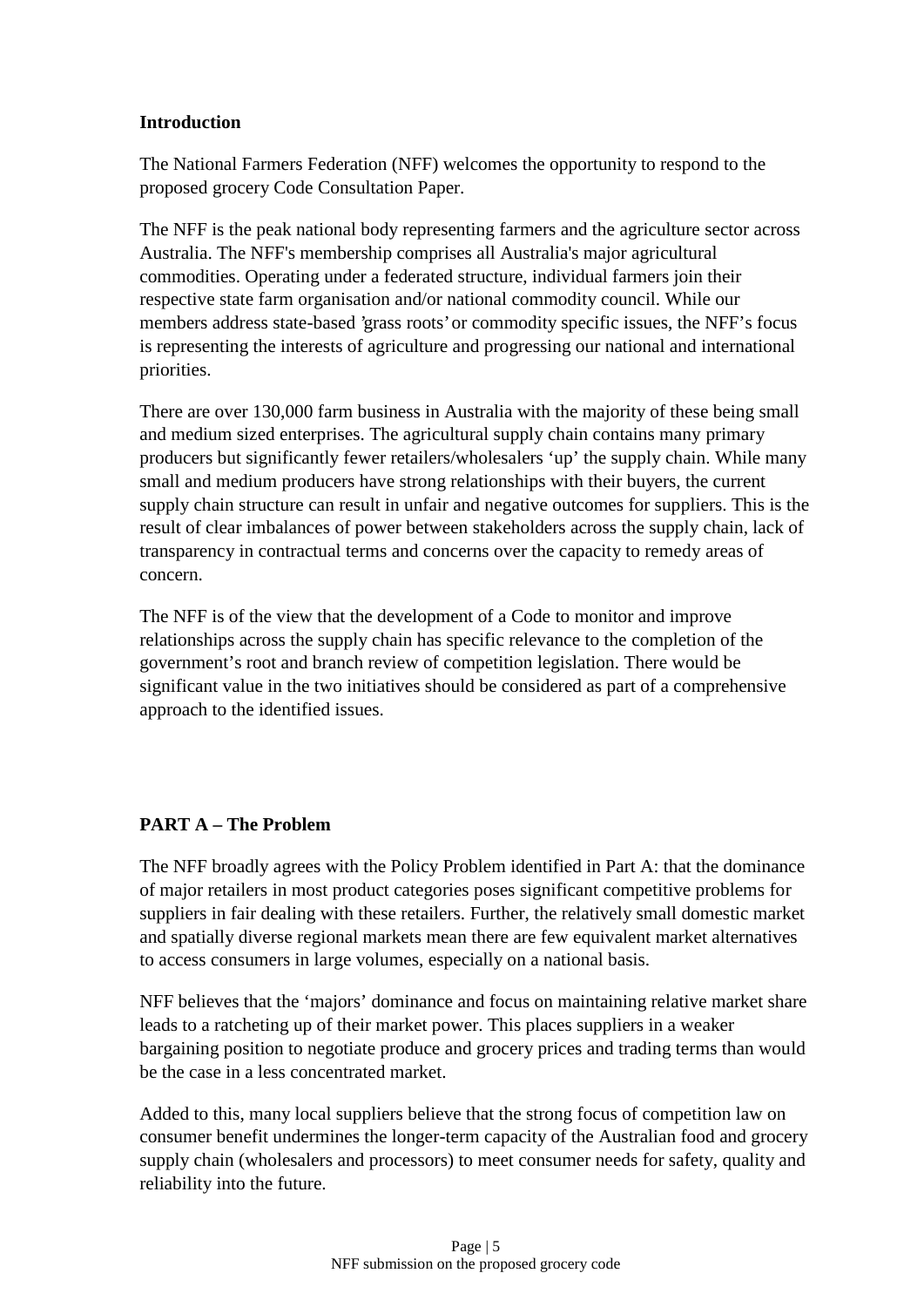For these reasons, further government action is necessary.

NFF addresses Stakeholder Views on the Proposed Grocery Code and Its Implementation (Part B) in the context of the problems described above.

# **PART B – Stakeholder views**

NFF welcomes the initiative of Coles, Woolworths and Australian Food and Grocery Council to propose a Grocery Code of conduct (practice and dealing), prescribed under a regulation to the Competition and Consumer Act (2010). The proposed Code offers the hope of a more formal, open and transparent process through which the major retailers will negotiate supplier trading terms and enable them to work together to draft Supply Agreements.

Further, as the Code is being offered up in advance of the Review into National Competition Policy, it will help suppliers and these retailers to better position their commercial relationship through that process and support good management practice.

However, NFF believes that in the context of Part A comments, the proposed Code has a number of significant shortcomings:

- It is a voluntary, opt-in Code with many opt-out trading terms (clauses), which may imply a greater emphasis on commercial flexibility than ensuring fair trading.
- While the problems articulated in Part A focussed on the major supermarket retailers, such a Code would be expected to apply to all supermarket retailers that exceed an agreed market turnover/ product segment share given the desirability of universal fair dealing practice/conduct
- As the proposed Code primarily focuses on terms of trade through supply agreements, the current limited capacity of the CCA to monitor complaints and address abuses remains a major concern for many suppliers.
- The Code relates to the direct relationship between supplier and retailer and therefore has very limited bearing on other relationships and efficiencies in the whole supply chain.
- 'Prescribed' under CCA (2010), the Code provides for dispute remedies (excluding money penalties) but many suppliers question the independence of the dispute resolution process and even more may not have sufficient confidence to test it for fear of subsequent retribution. This situation points to the need for an independent supermarket commissioner or ombudsman.
- There is extensive overseas experience in relation to supermarket practices, competition and legislation in far less concentrated and more populated consumer markets than in Australia that suggest that the current form of the proposed grocery Code is not the best way forward as identified in the discussion paper.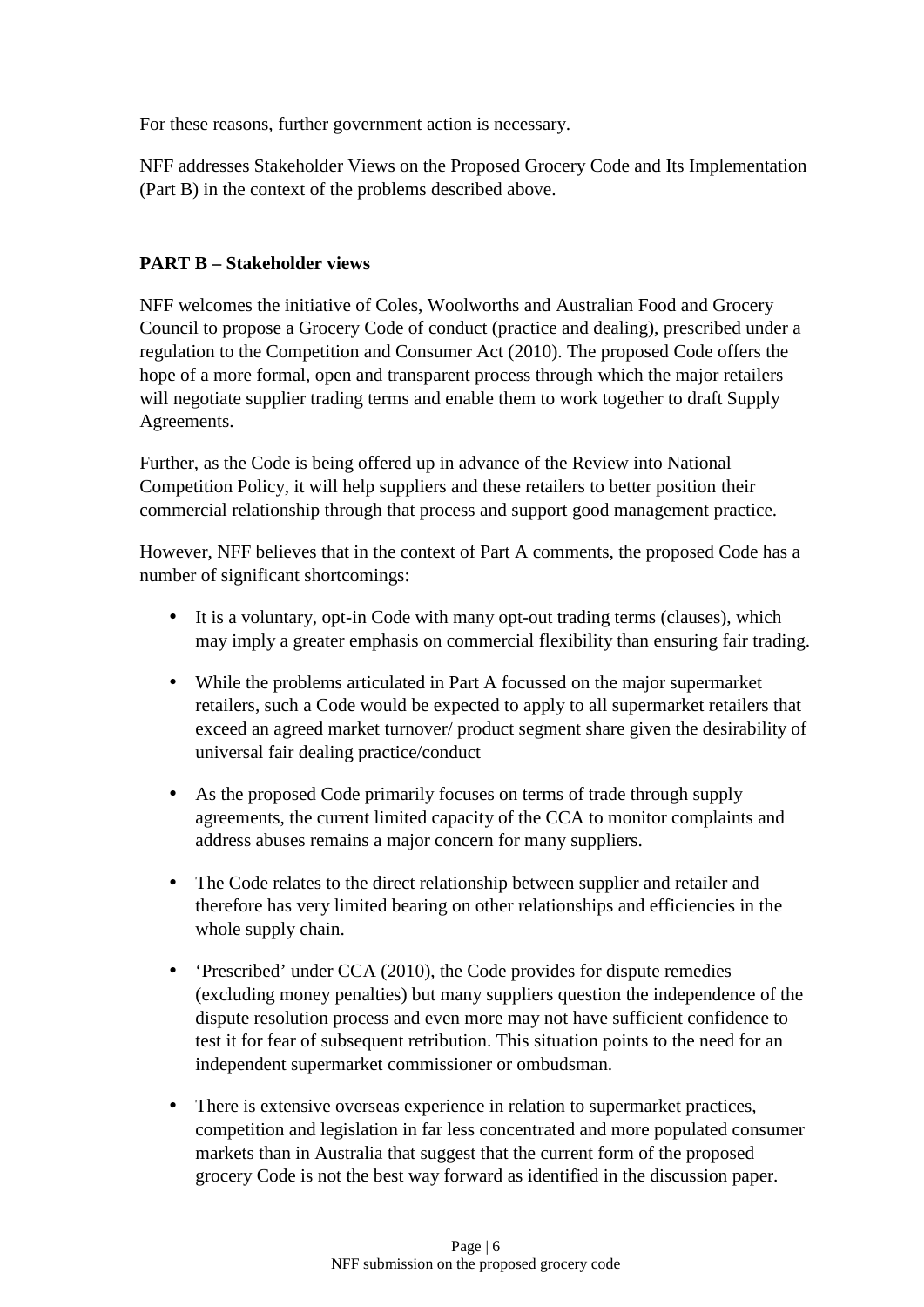The NFF does not believe the proposed Code is a sufficient solution to the problems identified in Part A, although it recognises the added formality and transparency in negotiating trading terms and documenting these in Supply Agreements as a worthwhile step forward and should go some way towards assisting in compliance.

The NFF welcomes the observation in the Consultation Paper – in relation to 'unfair contract terms' – that, in order to support commercial flexibility, "The (Federal) Government is committed to extending the existing protections for consumers in standard form contracts, to small business".

The "No disadvantage test" is a worthwhile extension to the CCA (2010) in order to give market power protection to suppliers in any Grocery Supply Agreement but is mainly of relevance when suppliers are entering into negotiations with retailers.

Similarly, whether in relation to the proposed Grocery Code or any other, the Australian common law concept of 'good faith' is an important provision that covers honesty, cooperation, reasonableness and fairness in contractual dealings between suppliers and retailers. Such a 'good faith' clause has been inserted in the mandatory UK Groceries Supply Code against the background of past retailer behaviour in relation to the exercise of superior bargaining power.

In the spirit of building relationships, the NFF believes the need for good faith dealing applies equally to suppliers - irrespective of where the market power is considered to reside.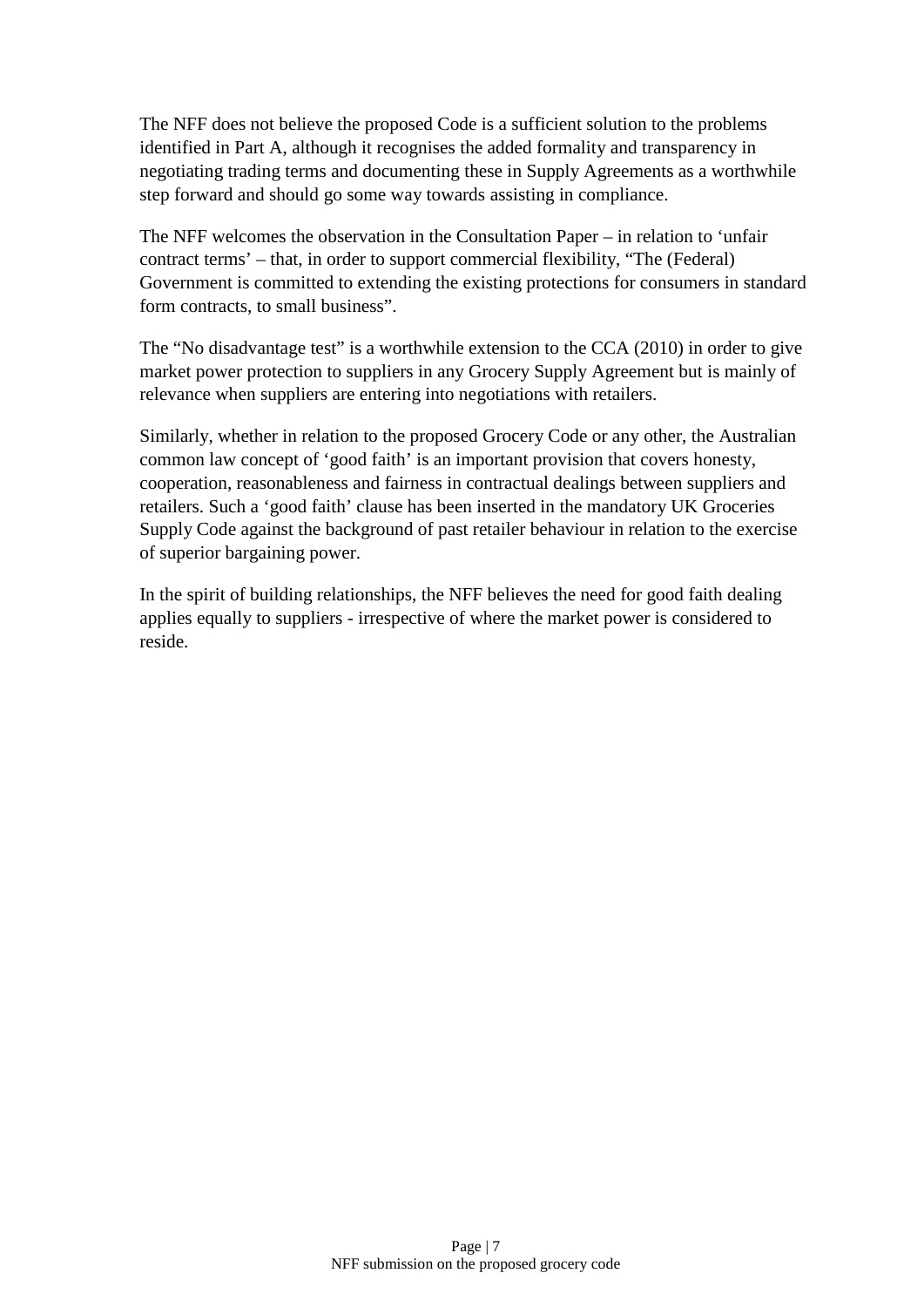# **PART C - Policy Options Being Considered – Costs and Benefits**

For the reasons outlined in PART A (problems) and PART B (Stakeholder Views) NFF does not believe the status quo is acceptable, given the apparent need to clarify terms of trade in supply agreements and/or address perceived market power imbalances via the CCA.

NFF believes that the outcomes of the ongoing inquiry into National Competition Policy (Harper Review) and the ongoing ACCC case against Coles, are relevant because they are likely to add legal shape in key areas of market power abuse covered under the CCA. Under Schedule 2 of the Act, relevant sections are 18 which prohibits "misleading or deceptive conduct" and section 21 which prohibits "unconscionable conduct" (conduct contrary to good conscience) in certain circumstances.

In addition inquiry findings in relation to the Competitiveness of Australian Agriculture White Paper may shed further light on factors affecting sector viability and measures to support it, including post-farm gate.

The NFF believes another key area to be considered – specifically in relation to benefits and costs is whether agriculture suppliers need another Code of Conduct on the basis that there already exists:

- The (Voluntary) Produce and Grocery Industry (PGI) Code of Conduct
- The (Voluntary) Australian Wine Industry Code of Conduct
- The (Mandatory) Horticulture Code of Conduct and, most recently
- The (voluntary) WLG and WFA: Good Wine Buyers and Suppliers Principles: A Code for Fairness and Transparency. This will likely be extended to other retailers.

Recognising the shortcomings of proposed Grocery Code outlined in Part B, the NFF believes that suppliers may be better served by reviewing, amending and significantly revamping the Produce and Grocery Industry Code to cover retailer supply agreement – terms of trade.

As stated in the Consultation Paper:

"As a voluntary Code the PGICC provided high-level principles. The PGICAC considered that the strength of the PGICC was its ability to bring leaders along the supply chain together.

"The PGICC was developed in response to the 1997 report which recommended a mandatory Code. In its response, the then government supported the development of a voluntary Code, stating that 'The operation and effectiveness of the Code would be independently reviewed after three years of operation, or sooner if the Government believes circumstances warrant an earlier review. Should a review or developments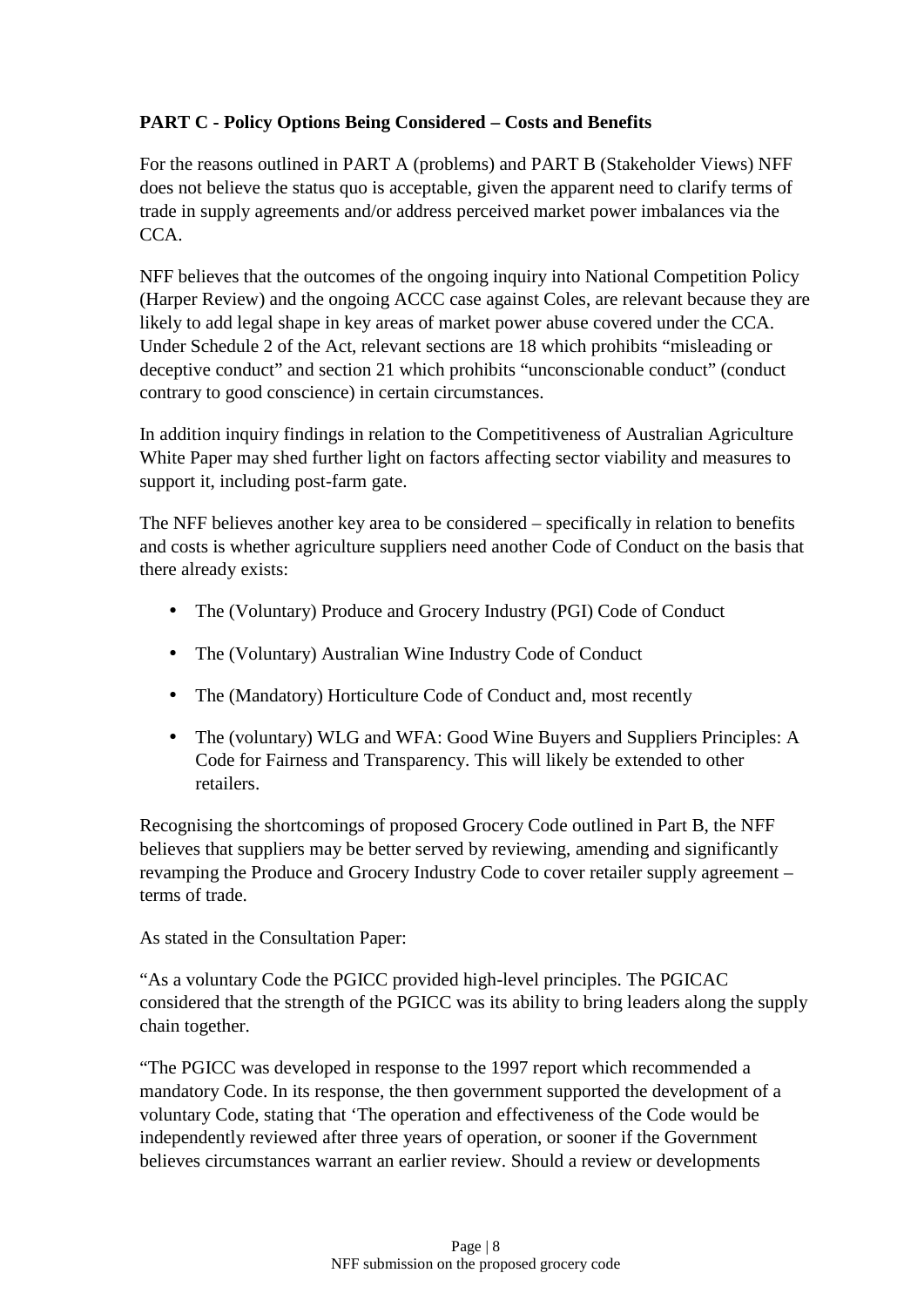indicate an unsatisfactory participation level, the Government could then pursue the option of a mandatory Code.'

The voluntary Code was reviewed by Neil Buck in 2004. In his report, 'Report of the Review of the Retail Grocery Industry Code of Conduct' Mr Buck recommended the government take steps to implement a principles based Code of conduct.

In its July 2004 response the then government acknowledged that a lack of clarity in the relationship between some market participants caused problems, but noted that it did not consider that a mandatory Code of conduct, which would impose additional regulation and compliance costs along the supply chain, would necessarily address these concerns. The then government indicated that if problems remained it would consider the appropriateness of mandating a Code, or parts of a Code, in law.

While recognising that PGICC aims were more in the nature of higher level industry aims in respect of produce quality standards, product labelling and dispute resolution (with an independent ombudsman), an aim of the PGIC specific to consideration of the proposed Grocery Code has been:

Contracts36 — terms and conditions of supply contracts are to be negotiated between retailers and suppliers in clear, concise, meaningful and accurate terms; contracts are to include terms relating to dispute resolution; and the use of written agreements is encouraged;

Further in relation to dispute resolution, the Consultation Paper stated as follows:

The ombudsman provided mediation services for the produce and grocery industry in accordance with the PGICC.39 Under the PGICC, parties first contact the other person and try to resolve the dispute. If the dispute cannot be resolved then the ombudsman will appoint a mediator from a panel of mediators to mediate the dispute. The dispute resolution service is open to anyone in the produce and grocery supply chain, regardless of whether they are part of an endorsing organisation.

The NFF believes the circumstances surrounding PGICC effectiveness and subsequent loss of interest in it – point to unwillingness to go the next step and bind all major supermarket retailers to a Code and/ or toughen up the competition laws. If this current proposal can be achieved by revamping and strengthening an already existing Code, there will be some administrative and compliance cost savings.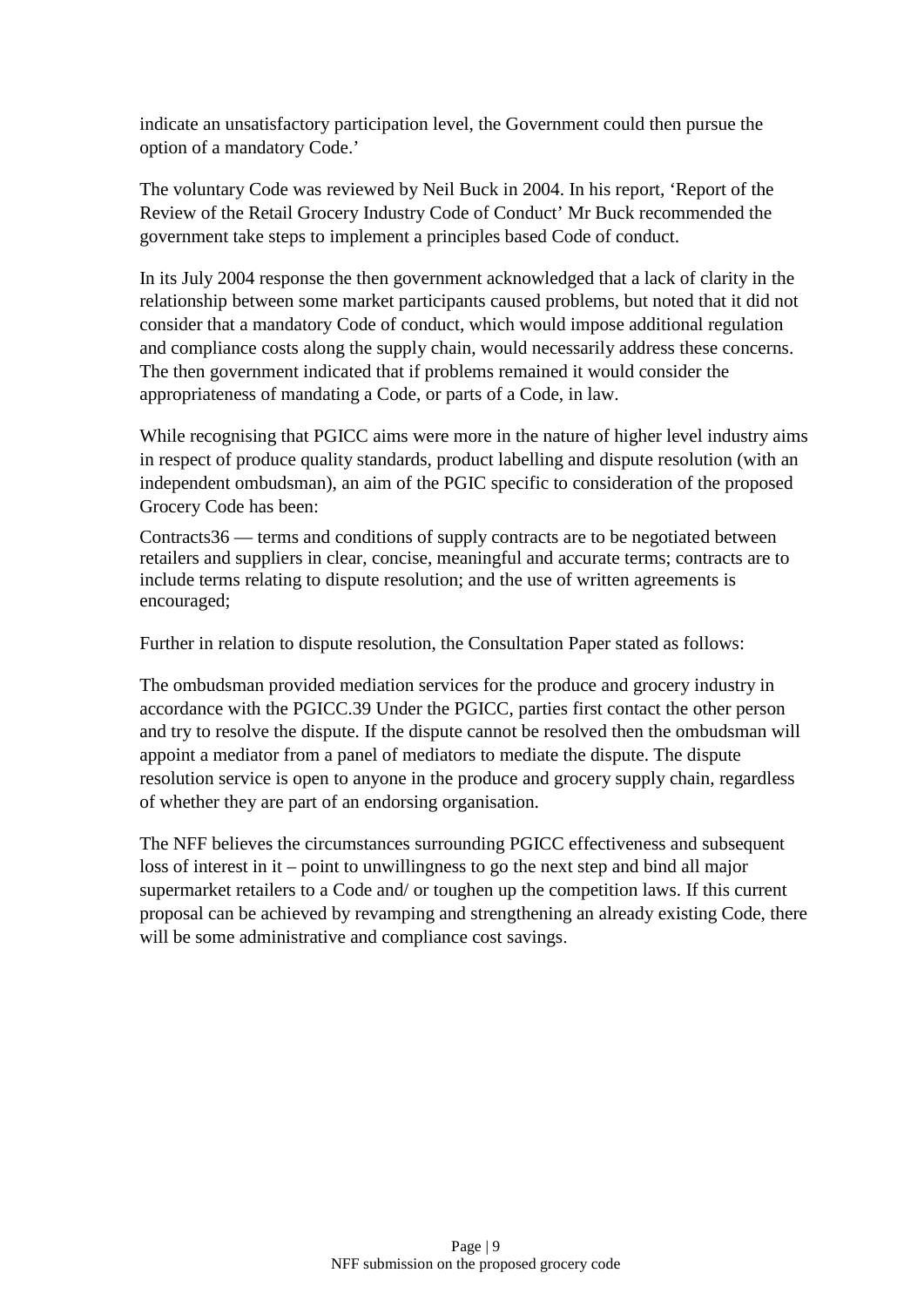#### **Response to Questions Part A**

- $1.$ Do the concerns outlined above accurately capture the most acute problems facing the food and grocery sector? Are there other behaviours engaged in by retailers that should be considered?
- 2. Are there any behaviours of suppliers that should be addressed by the Grocery Code?
- 3. Do you believe there is a role for Government to intervene in the market to address these concerns?

### Q.1

The current market structure within the food and grocery retail sector facilitates a level of competitive advantage that weakens the ability of suppliers to negotiate open and fair trading terms with major stakeholders.

This dominance may cause other segments of the supply chain to be captive to the actions of these players in food and grocery product innovation, ultimately leading to more supply chain concentration and reduced capacity to serve consumer interests into the future.

# Q.2

The concept of a Grocery Code that spells out acceptable conduct in the negotiation of trading terms and the preparation of supply agreements is commercially sound and necessary to effect contract law. Such an approach is also necessary to assess competition abuses, assess effectiveness of the current competition law and make changes to it if deemed necessary. Such a Code or set of principles (individually struck but the same principles) should apply to all supermarket retailers.

# Q.3

The recent decision by the ACCC to initiate action against a major retailer in respect of market power abuse in relation to supplier terms and conditions and the proposed Code are a basis for greater government involvement.

Further, the precedents for government involvement exist in many other countries that have less concentrated markets and are more populous than Australia.

- Does the Grocery Code make it clear who the Code applies to and the scope of relationships  $4.$ in the food and grocery sector that it will cover?
- 5. Are the definitions for 'retailer' and 'supplier' sufficient to allow the Grocery Code to capture the types of supply chain relationships that present the most problems?
- 6. Should relationships relating to the supply of alcohol be covered? Why/why not?
- $7.$ Is the timing allowed for retailers to transition pre-existing grocery supply agreements to new agreements that conform to the Code appropriate?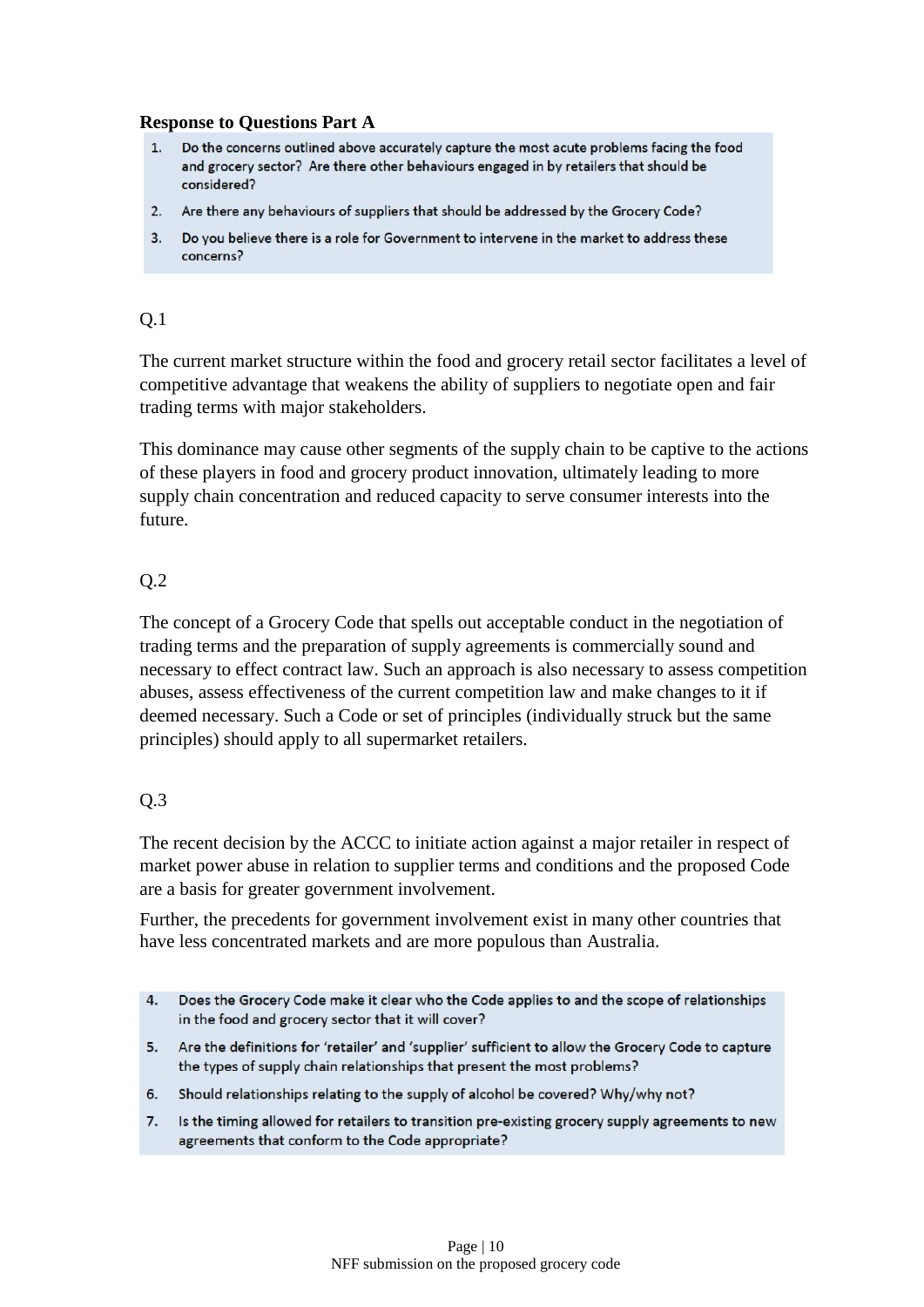The proposed Grocery Code makes it very clear that it is an (individually based) Code of conduct between suppliers and major retailers. To be effective, such a Code must apply to all supermarket retailers. If the principles and practices involved in supplier and retailer dealings and negotiation of supply agreements are valid for one supermarket retailer, they are valid for all.

# Q.5

The definitions are well supported by precedents covering the issues and wording in other overseas countries that have identified problems in negotiations and anti-competitive practices

However, issues that are identified in the 'conduct generally' section (detailed in Part B – 3) of the Consultation Paper would seem better covered if included in the Supply Contract – certainly from a commercial law perspective.

# Q.6

While there is no question that the wine industry has similar issues with supplier and retailer relationships, the recent signing of a Principles Code between WFA and WLG suggests the wine industry is well across the issue and could be expected to sign-up other retailers.

A concern, however, is that the Code does not appear to be a 'prescribed' Code and there is no binding requirement on other retailers to negotiate and implement similar Codes with their suppliers.

The principle of 'one in – all in' is important when talking about fair trading practices in a commercial environment and the maintenance of competition in the marketplace. Put another way, all retailers and suppliers are operating in the same market environment and fair trading conduct is important, irrespective of market share.

# Q.7

The timing of transitioning arrangements which essentially cover a 12month period in a range of circumstances – pending the date of sign-up to the Code– appear appropriate.

- 8. Do you agree with the six fundamental matters listed for inclusion in all Grocery Supply Agreements? Are there other matters that should also be considered?
- 9. Should there by a higher threshold for exempting retrospective variations than unilateral variations in Grocery Supply Agreements?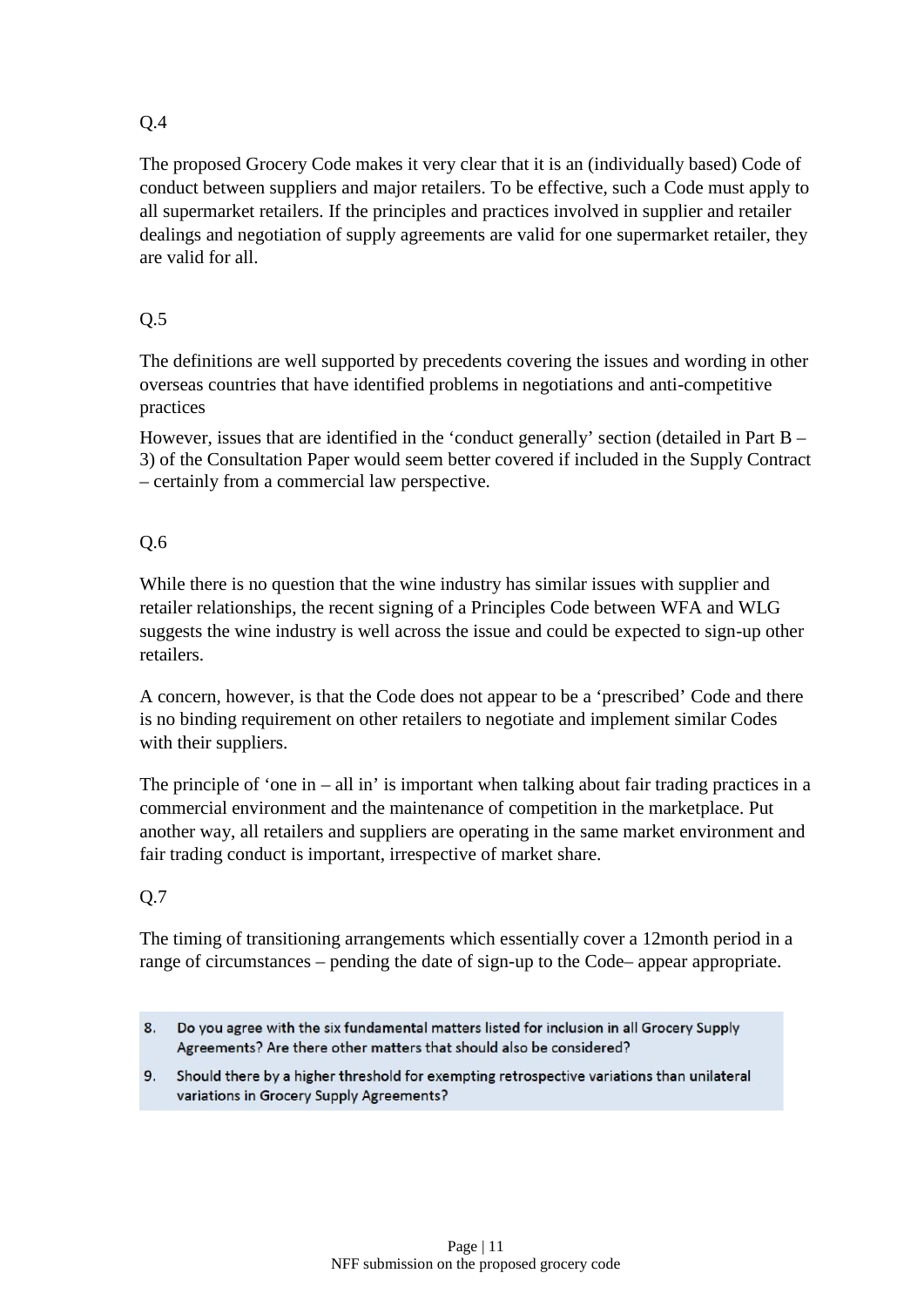Negotiations on these matters are fundamental and should be covered in the Supply Agreement but, as noted earlier, so are most of the matters covered in the 'conduct generally' Part B (3).

# Q.9

Both categories of variations should receive equal weight and not be allowed, except as negotiated and agreed between supplier and retailer in defining trading terms and written into the Supply Agreement. There are undoubtedly situations where commercial circumstances may dictate retrospective amendment to terms and conditions but all contract variations need to be discussed, and communicated prior to amendment, in the interests of open and fair trading conduct between the parties.

- 10. Do you believe that these requirements under the Grocery Code will help address the range of problematic issues that can arise during the relationship between retailers and suppliers?
- 11. Do you believe that the exceptions accompanying the requirements are necessary to provide sufficient commercial flexibility while maintaining appropriate procedural safeguards?
- 12. Will the exemptions significantly reduce the effectiveness of the Code in addressing critical supply chain concerns?

#### Q.10

As long as the trading relationship between supplier and retailer exists, the requirements under the Code will spell out the rules of the relationship. This ongoing certainty is necessary in order to adjudicate on departures (exceptions) and abuses of them.

#### Q.11

The answer is 'yes and no'. There's a need for absolute clarity, and communication of reasons for supply agreement variations/exemptions, as well as the earliest possible advice as this is fundamental to the Code and commercial operations on both sides of a contract

Most suppliers understand that there is a need for commercial flexibility but this should not be at the cost of fairness or transparency.

What the variations do not capture – and it is difficult to see how they could - is the situation where (for example) retailer pricing policy for a particular product hurts a supplier over the long term. Competition law currently states that retail price maintenance is illegal and so suppliers are not able to prevent a retailer from retailing at what many may consider is at a loss-leading price. This (as an example) is seemingly the cross-over point between a contractual arrangement and competition policy.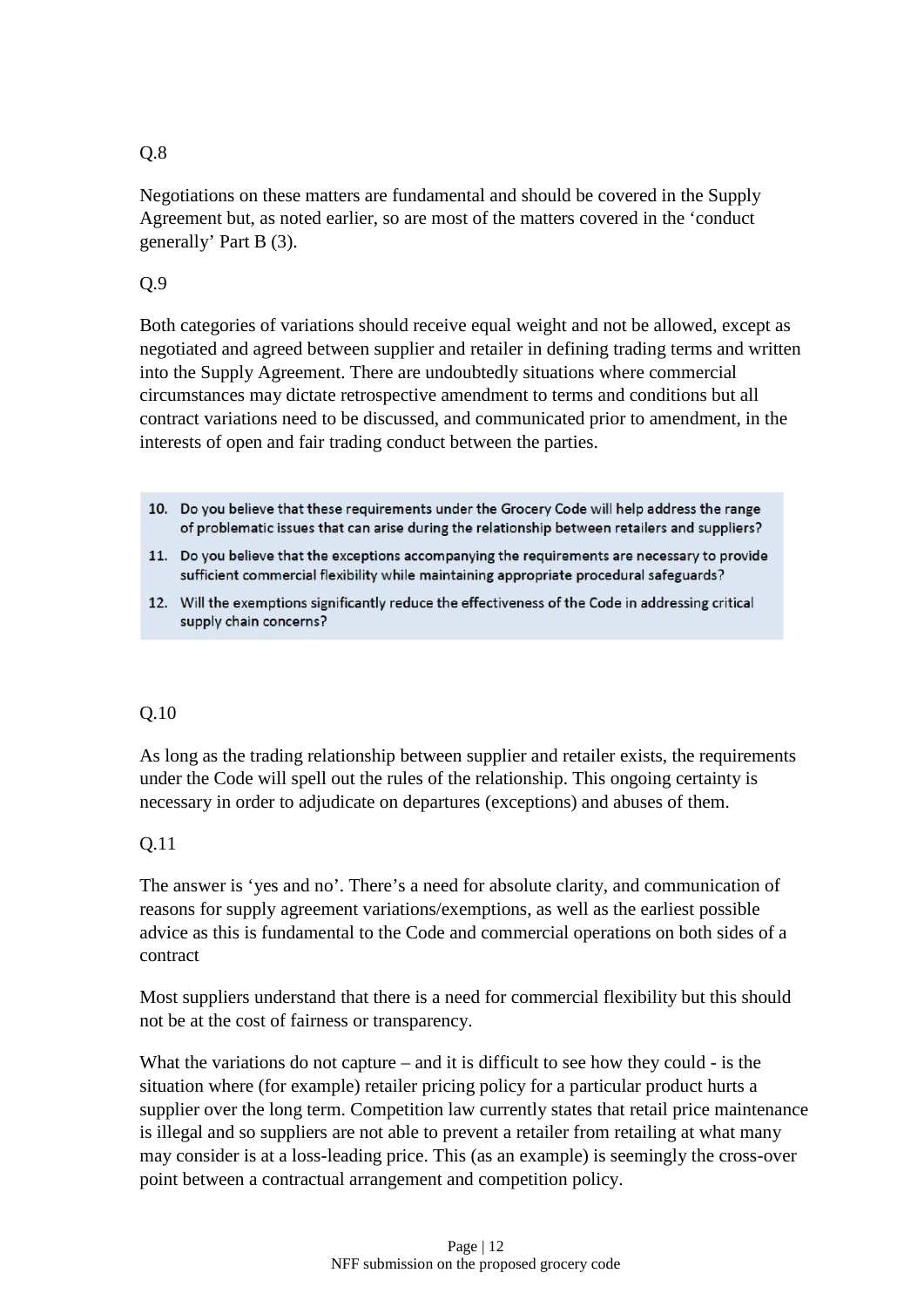Exemptions do reduce the effectiveness of a Code of conduct because in an ideal world they would not be there, however such allowances reflect commercial reality and should be used sparingly. But, they amount to a variation from the (original) terms of trade and this generally has relatively greater commercial consequences for suppliers than retailers.

- 13. Will the inclusion of a duty to act in good faith improve commercial relationships in the sector?
- 14. Should this obligation only apply to retailers, or do suppliers also engage in behaviours lacking in good faith that warrant them being covered by this obligation as well? Which option is most appropriate?
- 15. Would compliance with the duty of good faith lead to increased or decreased compliance costs?

# Q.13

Good faith dealing is acknowledged in common law and the inclusion of such a duty should (with appropriate documentation) support the courts' resolution of possible market power and/or competition abuses – if and when complaints are not able to be resolved between the parties.

#### Q.14

In the context of a Code of Conduct that has fair and honest dealing as its central plank, acting in good faith should also apply to suppliers – irrespective of where market power may be considered to reside.

#### Q.15

The inclusion of a duty of 'good faith' should not have significant impact on compliance cost and may well assist in the event of court resolution if a complaint cannot be resolved by the parties.

- 16. Do you agree with the threshold conditions in the Code that suppliers must meet in order to trigger the retailers' obligation to take part in mediation or arbitration? What impact could this have on the accessibility of the dispute resolution mechanisms in the Code?
- 17. Would the dispute resolution mechanisms under the Code 'provide effective, fair and equitable dispute resolution processes'?
- 18. How should each party allocate costs of dispute resolution?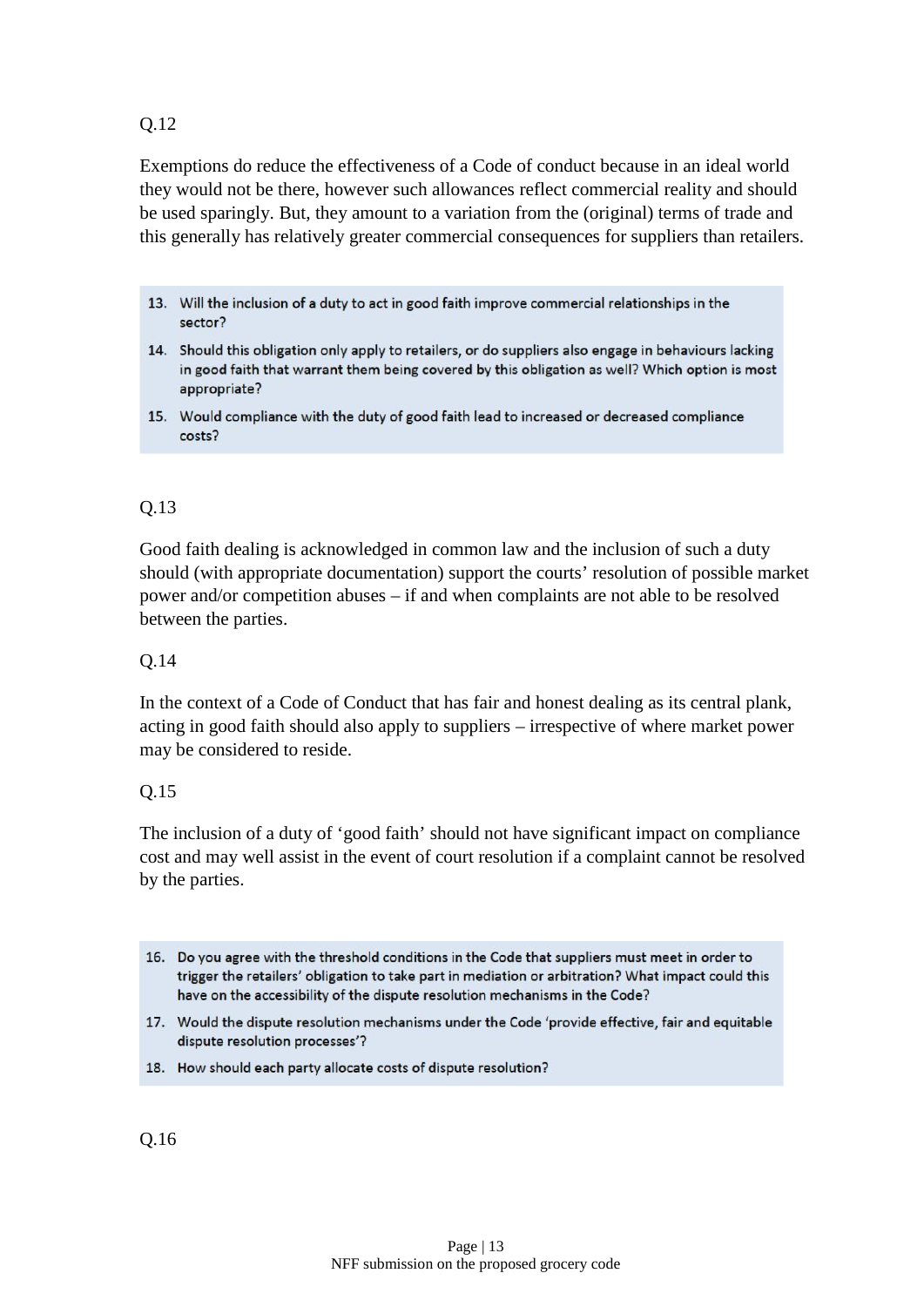Given the overriding aim is to resolve complaints internally and quickly – thereby avoiding damage to the relationship and mediation cost – the threshold conditions that might dissuade a supplier from complaint resolution are not helpful, especially in respect of the good faith condition -to trigger retailer obligations.

Many suppliers – especially small ones – may not be inclined to complain, so there should be nothing that prevents that action being addressed in a timely fashion.

The most balanced way to achieve complaint resolution is for a totally independent commissioner and ombudsman to be available, but only to be accessed by a supplier after the appropriate due process complaint information has been lodged with the retailer and time provided for response by the retailer.

It was previously noted that a supplier should have a duty of good faith.

### Q.17

As the Code is currently drafted – including retailer triggers – the dispute resolution process is not fair or equitable. It is for this reason that an independent supermarket ombudsman be accessible to suppliers after due process has been followed by the supplier.

This is totally consistent with the Code aim of 'Improving Commercial Relationships' and, most importantly, continuing business.

However, a supplier who has acted in good faith should have access to a supermarket ombudsman who can mediate and allocate costs according to the circumstances of the case.

#### Q.18

The allocation of costs should be the responsibility of the supermarket ombudsman.

- 19. Is the range of remedies available for breaches of the Grocery Code appropriate?
- 20. Should penalties be included in this opt-in Code that can be enforced by a court?
- 21. Should the ACCC be empowered to issue infringement notices for contraventions of this opt-in Code under the CCA?

#### Q.19

The range of remedies falls short of what is needed to ensure the Code of conduct pushes suppliers and retailers to trade openly, fairly and honestly.

Q20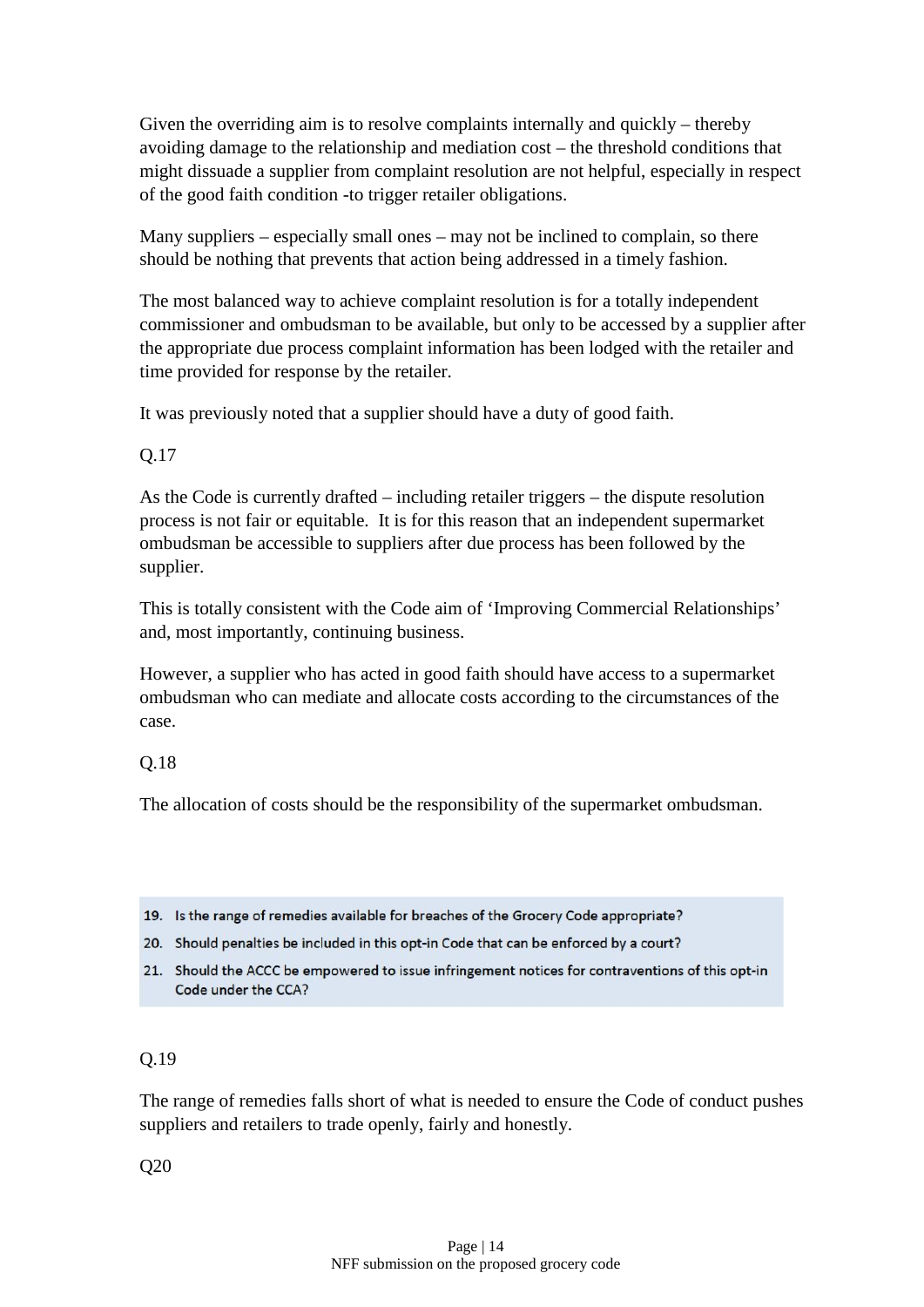Penalties should be included in this opt-in (and out) Code that can be enforced by the court.

Q21

The ACCC should be able to issue infringement notices for contraventions of this opt-in Code under the CCA via the (proposed) supermarket ombudsman.

- 22. Does the proposed Grocery Code clearly set out the issues in the food and grocery sector that it seeks to address? Does it include clear requirements and obligations to address these issues?
- 23. Does the Code cover the key issues that it should cover in order to achieve its aims of regulating standards of business conduct, ensuring transparency and certainty in commercial transactions and building trust and cooperation in the sector?
- 24. Are there any unintended consequences that may arise from the operation of the proposed **Grocery Code?**

### Q22

The Code clearly sets out the issues in the food and grocery sector that it seeks to address in relations to the negotiations process, the content of a supply agreement and obligations on the parties.

As noted in the overview, including the overseas experience, there is doubt as to whether this can be achieved voluntarily. It is also questioned whether the proposed remedies are sufficient.

#### Q23

The Code sets out a process and covers the key issues that should be included in supplier – retailer Supply Agreements. As previously noted, the issues dealt with in the 'conduct generally' section are fundamental and should be included in a comprehensive Supply Agreement; they are part and parcel of transparency and certainty in commercial food and grocery transactions.

# Q24

The main unintended consequence is the added supplier and retailer cost in administration and compliance, which is the reason for suggesting that the provisions of the Grocery Code might be included in an existing but revamped Produce and Grocery Industry Code of Conduct.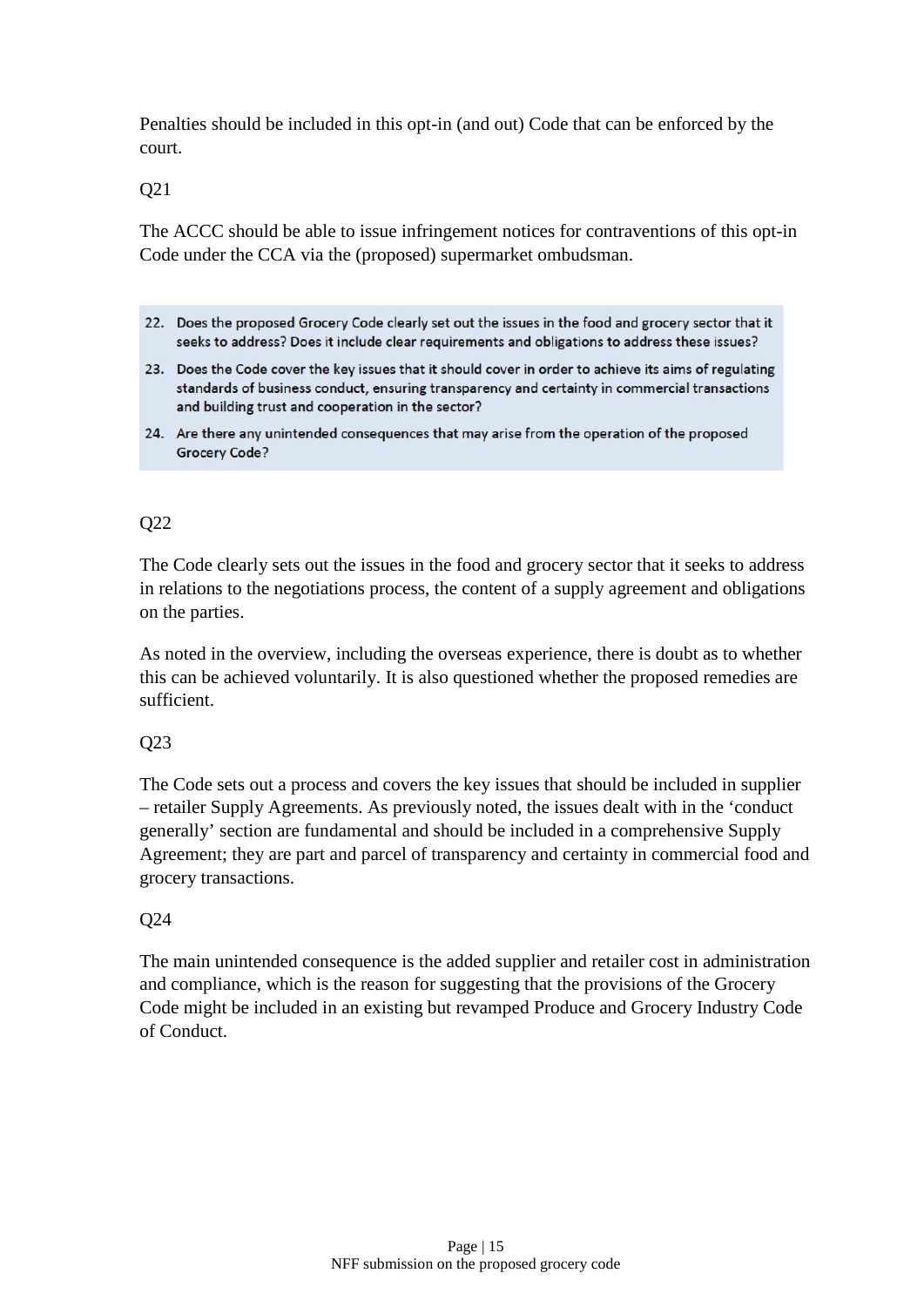- 25. Please provide any views on the effectiveness or otherwise of current industry codes and existing laws in addressing concerns identified in Part A of this paper.
- 26. If the proposed Grocery Code were to be prescribed, what should be the future of the PGICC, the Australian Wine Industry Code of Conduct and the Horticulture Code? Please provide reasons for your views.
- 27. What are the costs and benefits associated with maintaining the status quo?

With the exception of the Horticultural Code, the current agriculture sector Codes are voluntary and have had limited success to date in addressing the intended issues.

However, with the possible exception of the PGICC, these Codes have been targeted at different relationships – in most cases excluding retailers (as stated in the discussion Paper).

Also, Codes cannot operate effectively if there is insufficient ownership and buy-in, or there is fear of retribution and/or perceived lack of enforcement.

Further, the Competition Law must run in parallel with and consistent with the Codes' aims. To some extent, unwillingness to address competition abuses may have reduced their effectiveness.

The cost of compliance and the Government's desire to avoid adding red tape in a commercial environment has been a further factor.

Against this background, it is relatively easy to conclude that the Codes have not served their purpose.

# Q.26

A 'prescribed' Grocery Code will not necessarily mean these existing, non-mandatory Codes no longer serve a purpose as they generally target different commercial relationships. Further, a 'prescribed' Grocery Code, under the CCA, will not necessarily give full force to Competition law and remedies. We need to wait for the outcome of the Harper Review to assess the Competition Law implications.

#### Q.27

The agriculture sector is acutely aware of the need to avoid adding unnecessary red tape costs in a commercially tough environment, both domestically and internationally. However, many suppliers are also concerned to ensure they can operate in an open and fair trading environment and know they are appropriately supported by the competition law.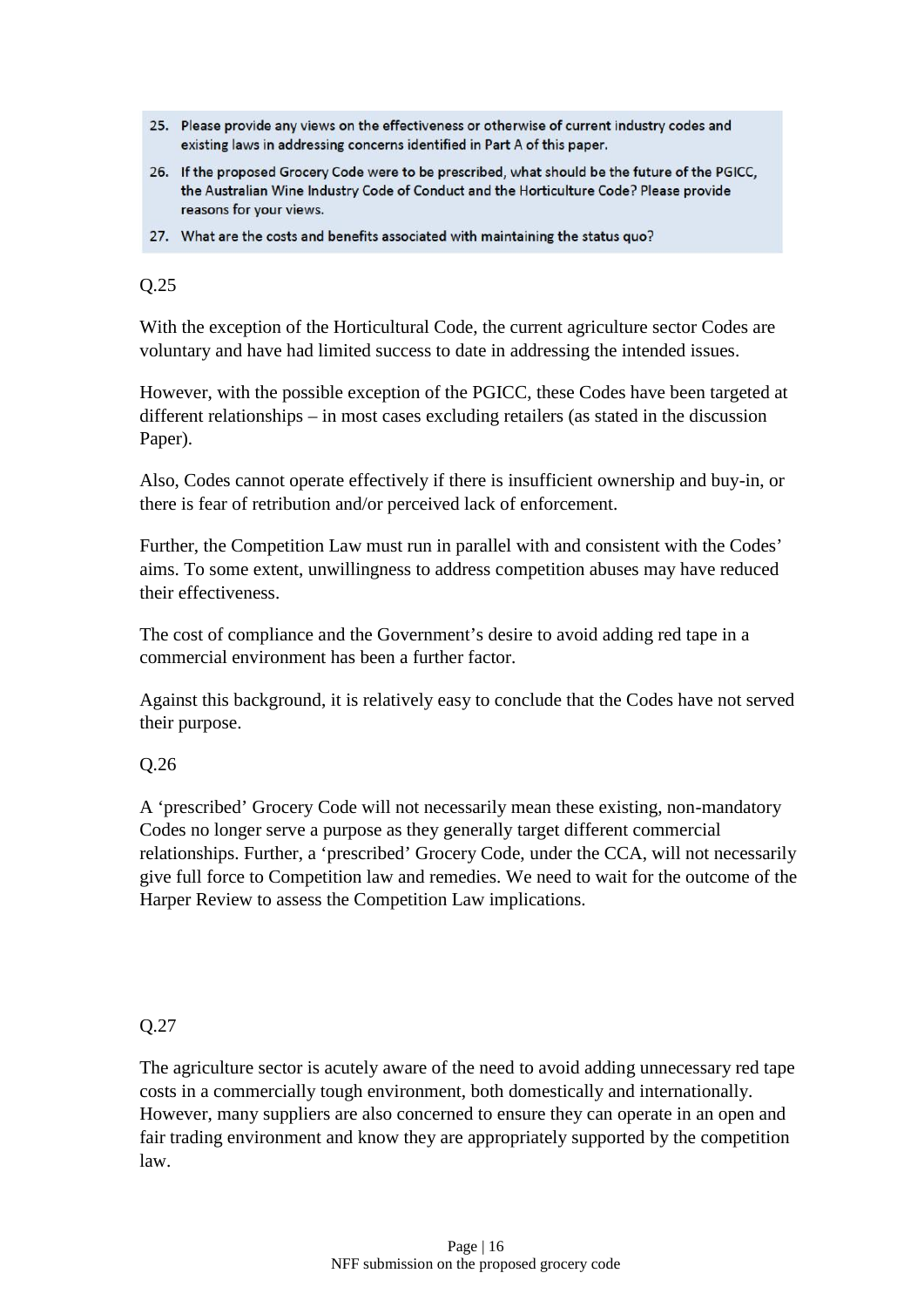Currently, many of these suppliers do not believe this is the case and are increasingly concerned as relatively more produce and grocery trade is being done with retailers on a direct basis.

Accordingly, few view the status quo as acceptable. The likely added administration and compliance of the proposed Grocery Code needs to be assessed in this light.

- 28. Would the benefits of prescribing a code on an opt-in basis outweigh the costs? Why do you consider this to be the case?
- 29. Are the compliance cost estimates associated with Option 2, and the underlying assumptions that have been used to estimate them (as outlined in Attachment E) accurate?

#### Q.28

The benefits of a soundly based Grocery Code with the terms of trade issues properly addressed in Supply Agreements and 'prescribed' under the CCA – as outlined in the Consultation Paper, go much of the way towards ensuring that suppliers and retailers can meet each other's commercial interests fairly and openly.

Further, against the background of overseas experience with supplier – retailer dealings, many suppliers believe this cost is worth incurring.

Put another way, suppliers see more to be gained from a better market power balance with retailers than currently prevails.

However, serious reservations are held with the proposed voluntary opt-in Code because fair dealing and compliance should apply across the board. A publically notified opt-out approach by retailers may be an alternative approach and produce much broader uptake and commercial motivations.

#### Q.29

The compliance – activity based cost estimates are likely to be a preliminary estimate as many suppliers already have compliance officers that monitor QA and maintain quality measurement standards as part of best management practice in retail supermarket dealings. For many of these suppliers, the Grocery Code would simply extend this compliance activity.

30. Would the benefits of prescribing a mandatory code outweigh the costs, or vice versa? Why do you consider this to be the case?

#### Q.30

Many reports over a long time frame have supported increased intervention. With increased direct dealing with retailers, instances of market power abuse and the overseas experience (including regulatory measures to address abuses), the agriculture sector –